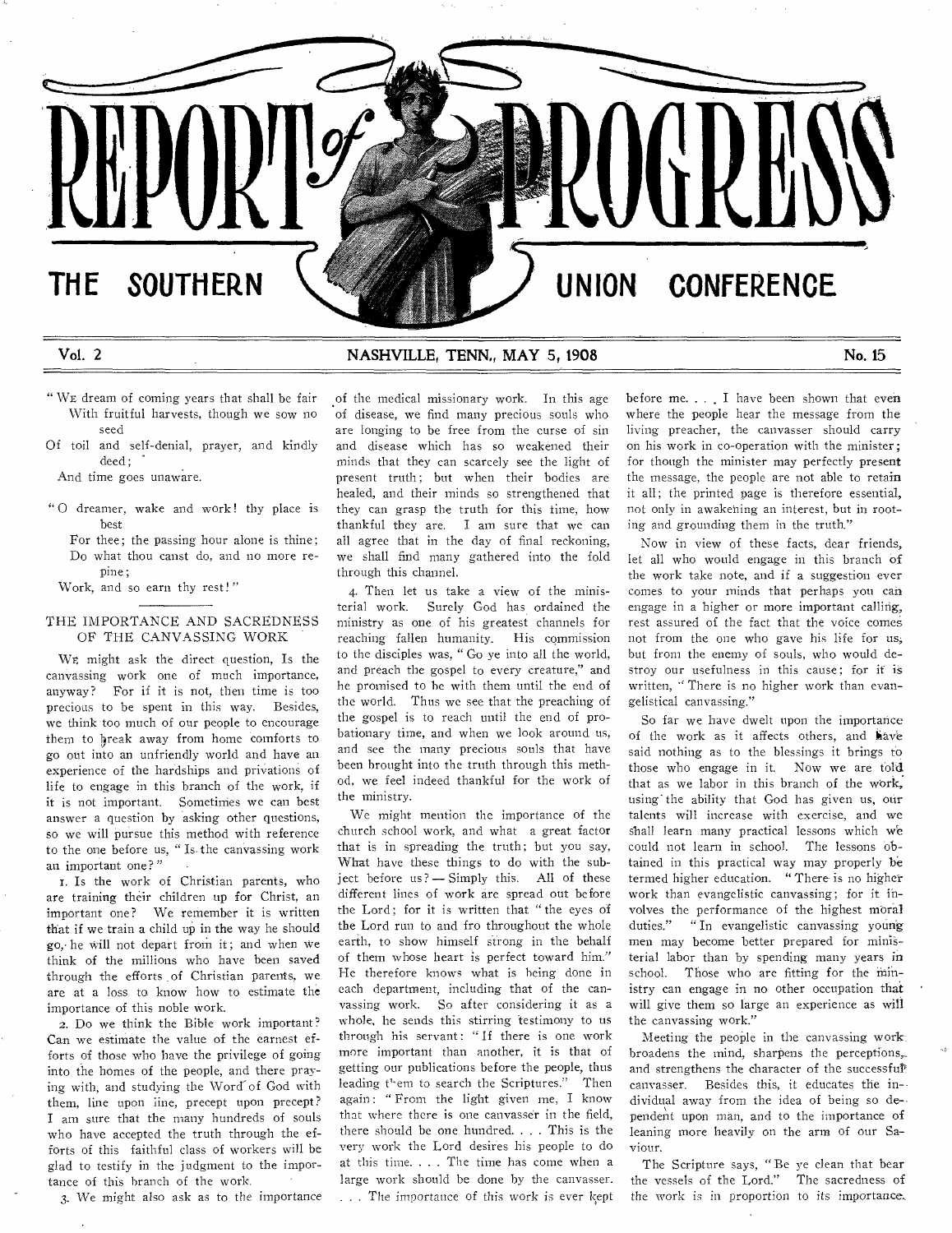We are told that " as much care and wisdom must be used in selecting the workers, as in selecting men for the ministry." " Canvassers need to be daily converted to God, that their words and deeds may be a savor of life unto life, that- they- may- exert -a saving-influence. . . . Our books should be handled by consecrated workers,- whom the Holy Spirit can use as his instrumentalities. Humble, fervent prayer would do more in behalf of the circulation of our books than all the expensive embellishment in the world. . . . To our canvassers, to all whom God has entrusted with talents that they may co-operate with him, I would say, Pray, 0 pray for a deeper experience. Go forth with your hearts softened and subdued by a study of the precious truths that God has given us for this time. Drink deep of the water of salvation, that it may be in your hearts as a living spring, flowing forth to refresh souls ready to perish. God then will give wisdom to enable you to impart aright, and he will make you channels for communicating his blessing to a fallen<br>world." V. O. Col.E. V. O. COLE.

*General Missionary Agt., S. E. Union Conf.* 

#### REPORTING

To MANY, this is a subject that is of little importance. They think it is nobody's business, just so they put in their time and pay for what they get. They say, " What's the use of taking up my time with this nonessential and unprofitable business?" In fact, some go so far as to take the radical position that it is not necessary to even let the left hand know what the right hand does. This, to my mind, is a very flimsy excuse.

There are at least three parties that are always anxious to hear from a canvasser, and get his reports. And I might say that after many years' experience along this line, there is no one that looks forward with more anxiety to the reports of the faithful canvasser than does the *state agent.* He is constantly praying for them. It is not because his bread and butter depends upon their reports, far from that; if he is not able to make his own way in the field, he is not fit for the position he holds; but often he has drilled and trained these workers, and he never forgets them morning 'and evening in his prayers. They are constantly on his mind, and often in the silent hours of the night he is awakened from his slumber only to think, plan, and pray for these dear souls who are out in the field away from loved ones. 0 there must naturally be .:a bond of union between the state agent and -canvassers that can never be severed while in this grand and glorious work.

Then the office, too, is watching. They can make no calculation whatever in regard to their business without prompt reports from agents in the field. This phase of the question is unanswerable; all agree with this  $-1$  mean all who have ever canvassed, and expect to get their books on time.

But there are still other reasons why our canvassers should report. Our people should see what the workers are doing. At the preskent time there are but few companies or churches that have not sent one or more of their members into the field; they are praying for these workers, and watching to see how they are doing; and when they do well, they rejoice, and hold them up before the church. Some will say, " I am surprised to see John or Mary, as the case may be, make such a success of the work. I did not think it was in them." Others will say, " If this one can make a success, I think I will try it." And so they do. And thus the good work goes on, and let all the people say, Amen.

Now just another point. It is this: Each general agent is anxious to get from each state agent at the end of the month a monthly statement of all the work done in his conference. And I will say that I for one expect to publish in the REPORT or PROGRESS this report, showing what each state in the Union Conference is doing. I know you will all be glad to see that; and while the work is all one, surely we have a *little bit* of state and union conference pride. But I cannot get out this report, and have it correct, unless every agent in the field will send promptly each week his or her report to the state agent.

Now how many, *right now,* will promise to do this? I can hear you all say, down deep in your hearts, "I will do it." And let me whisper a word to the state agents: Those faithful canvassers will expect a good letter from you in return each week, and I hope you will see that they get it. If you do not, you are missing your calling. Your brother, with prayers for all the workers,

A. F. HARRISON.

# THE MISSIONARY, WORK

[In this weeks' REPORT or PROGRESS is the concluding article of "A Plan to Double the Number of Our Workers in Mission Fields." It would be well for all of our readers to give these articles careful study.— MRS. W. M. CROTHERS.1

DURING the past winter all the union conferences in the United States have adopted a series of resolutions outlining a well-defined plan for increasing our contributions to foreign missions. These resolutions were printed in full in last week's paper. The two main full in last week's paper. resolutions of the series are these :—

" I. That we undertake to raise for foreign missions an amount equal to ten cents a week per capita for our church-membership.

"2. That we urge each conference in this union to make a most earnest effort to secure the payment of a full tithe in every church."

If these two reasonable resolutions are carried into effect by all our churches in the United States, there will be a great increase in our gifts and appropriations to missions.

It may be well to state the exact sources from which we receive our funds for the support and enlargement of our work in the mission field. They are as follows: The regular tithe from union conferences, the Christmas, mid-summer, and personal offerings; the portion of the Sabbath-school contributions passed on by each school; and the surplus tithes appropriated by union and local conferences.

It is now proposed that an effort be made to raise in contributions for missions a sum in each conference equal to ten cents a week for each church-member. And it is agreed that the Christmas, mid-summer, and Sabbathschool offerings sent in by each church shall be applied on the amount to be thus raised. That means that if the Christmas, mid-summer, and Sabbath-school contributions devoted to missions in a church of twenty members, all amount to fifty-two dollars for the year, the members of that church will have only fiftytwo dollars more to raise by personal gifts to make a sum equal to ten cents a week for each member.

Now, brethren and sisters, let me ask if you think this is an unreasonable undertaking? Do you think it is possible and reasonable for our people in the United States to give a sum equal to ten cents a week, or five dollars and twenty cents a year for each member, to proclaim the third angel's message to the world in this generation? If we cannot do this, how are we going to finish our work in our day?

The conference officers, ministers, and delegates who attended all our union conferences during the past winter believe that this amount can and should be raised. They believe, too, that our people generally would believe it and gladly do it. And believing this they pledged to undertake the task of raising in each conference for missions a sum equal to ten cents a week for each church-member. We now have about seventy thousand members. Ten cents a week for each member will mean seven thousand dollars every week. This will be just a thousand dollars a day, and the splendid total of three hundred sixty-five thousand dollars for the year. That will more than double our present contributions to missions, and that means that we shall more than double our forces in mission fields.

How this announcement will cheer the hearts of our missionaries! They are few and hard pressed in the great lands to which we have sent them. They are all overworked in their efforts to help and save the teeming millions around them. Their ranks must be strengthened. It is time to bring on the reserves, for we are approaching the final struggle.

Brethren and sisters, more must be done to hasten this work. We know of no more practical and effective way than to increase our gifts, that we may enlarge our operations. True we must pray and rely upon the operations of the Holy Spirit. This we must surely do, but with our prayers and our reliance on divine power we must give of our means. This is our Lord's appointed way.

We feel sure that our people everywhere will welcome this plan for increasing our gifts to missions. We believe they will be glad to count it their own plan. How I wish that each church could study, discuss, and adopt these resolutions as the conferences have during the past winter. It would surely do every member good, and it would create a new burden for our missionary enterprises.

This must be one of our campaigns until this plan is materialized. Each conference is to appoint some one to give this work special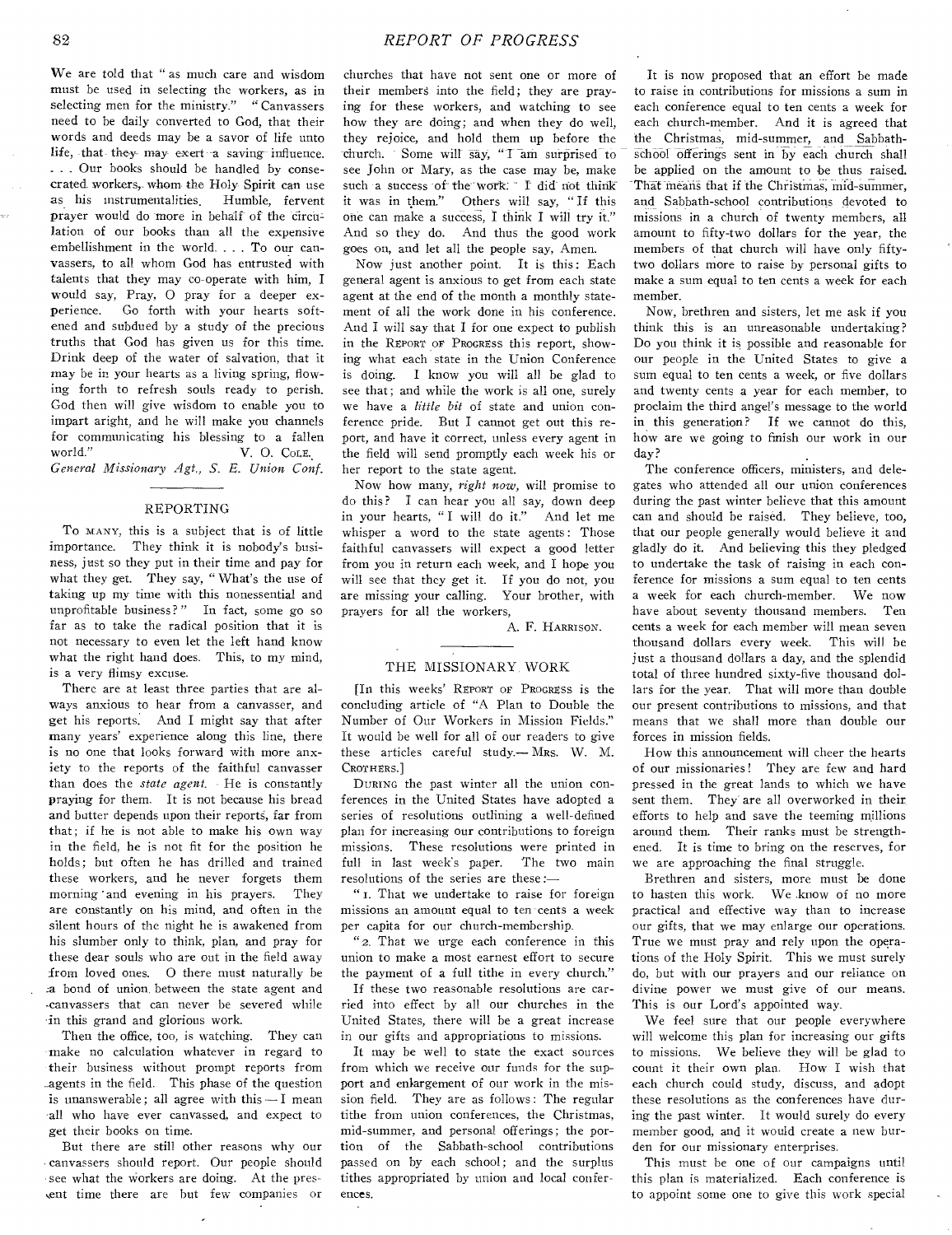attention. These persons are to write articles, give adresses, and correspond with the churches in behalf •of this movement. Then, too, each church is to appoint some one of its members to distribute and collect the missionary envelopes and do everything reasonable and necessary to help the church raise an amount equal to ten cents a week for all its members.

No better use can be made of money in this world than devoting it to soul-saving work. We earnestly appeal to our church officers to, take hold of this effort with all their hearts.

Remember that the one thing that stands between us to-day and the end of the world is the finishing of the work. God has given us this work to do in this generation. This campaign for funds is to hasten the finishing of this work and so hasten the coming of the day of God.

#### FLORIDA NEWS ITEMS

AT a recent workers' meeting held in Orlando in connection with the convention, we listened with interest to what is being done in the conference by the different laborers.

Elder L. H. Crisler gave an encouraging report of the work he and Sister Crisler are doing in Jacksonville. This city is the gateway' to Florida, and as so many are coming and going, it is always a new field. In their work they have a large number of readers and several especially interesting ones. Two new ones have recently joined the church, four are in readiness for baptism, and others will doubtless follow in this ordinance soon.

The Jacksonville church has liquidated its debt and has a surplus on hand. They now have a neat little chapel for worship which cost them \$1,000.

Brother Whitford spoke of his work •in behalf of the Religious Liberty Department. While there are many difficulties to surmount, yet the interest in this line of work in our conference is greater than at any time in the past. The Religious Liberty exercises for February 2 were greatly appreciated, and several sent in interesting reports of meetings held that day.

Brother W. G. Dick spoke of the success he and Sister Dick are having in selling books in Bartow and vicinity.

By the several reports it was observed that laborers are not all sending in their reports to the state agent for books being sold in the state. It is desired that all report to the state agent, that a correct record of the work may be kept, and also to encourage others to work about their homes.

Brother Wm. Robinson spoke of his success in canvassing in Tampa, and also of his success in recanvassing fields where he had been. The people are more ready to buy the second time than the first. Tampa has need of more canvassers, and also of Bible readers to follow up the work of the canvasser.

Sister Nina Reynolds is now distributing about two hundred copies of the " Family Bible Teacher" each week to interested readers in Jacksonville.

Sister Pennock, who has been in Florida

some weeks selling papers, gave most interesting accounts of her experiences in this state, especially in Key West, Miami, and various places along the east coast. As a result of her short stay in Key West, two are keeping the Sabbath. Others are interested and desire tent-meetings. Various places were mentioned where people are desiring more of the truth.

Others spoke of their work, and all spoke with courage. The reports caused us to realize the great need of more work being done. Many parts of Florida are yet unworked. The fields are white and ready for laborers.

# CANVASSING IN FLORIDA

THOSE who attended the late canvassers' institute at Orlando all testify that it was indeed a feast of good things.

While this branch of God's work had not been pushed in the past as it might have been, yet we are glad to say that the power of the resurrection is working, and we trust it won't be long until we shall see a goodly number take up this " long neglected work" in this state. Truly the Lord has blessed the efforts of the faithful canvassers.

We read that, " This is the very work the Lord would have his people do at this time." " We cannot too highly estimate this line of work." These statements ought to arouse every one of us to a greater interest in the canvassing work. Many who are engaged in secular lines of work could be a mighty power in the hands of God, if they would take up this line of God's work.

We read: " The Lord imparts a fitness for the work to every man and woman who will co-operate with divine power. All the requisite talent, courage, perseverance, faith, and tact will come as they put the armor on. great work is to be done in our world. . . . When the call comes, ' Whom shall I send, and who will go for us?' send hack the answer clear and distinct, Here am I; send me.' "

We are of good courage in the Lord. C. V. ACHSNBACH, *Field Missionary.* 

*Orlando, Fla.* 

# WORK WITH " CHRIST'S OBJECT LES-SONS" AND "MINISTRY OF HEAL- $ING." - 2.$

I LEFT Rhyolite, Nev., December t, and came to Caliente, Nev., reaching there Thursday afternoon, December 5. It is quite a lively railroad town of over one thousand people, and is 324 miles from Salt Lake City, Utah.

I wrote a considerable in my last report in regard to the "Object Lessons" work, and " Ministry of Healing," and gave some late extracts (dated Sept. 12, 1907) from the spirit of prophecy, as to God's plans and purposes for these two hooks, and how they have been neglected of late by our people. I now wish to add a few lines more in support of the plans I suggested as to how our young canvassers (and older ones as well) can connect their " Object Lessons" work with their other regular canvass, also " Ministry of Healing" if they prefer it, at times, so as to circulate

each of these devoted books; at one time taking along " Christ's Object Lessons," and at another time " Ministry of Healing." In this way we would be selling these books by the tens of thousands, as  $\tilde{I}$  stated last week, before we realized it, and how easily it would be accomplished. I believe that it would meet the mind of the Master, and we would be doing a great work in scattering the pages of truth and relieving our burdened schools and sanitariums. In this way a great impetus would be given to the work of truth on every hand.

Last Friday, at Caliente, Nev., I was favored with eight orders, or \$io in value, for " Object Lessons," besides a lot of other work done in a brief time, for being preparation day it was a short one at this time of the year. There is light, joy, and blessing in handling this grand little' volume of truth. I am constrained to believe it is God's order. It is light for all who get it, like putting a bright torch in the hands of poor souls in. this dark world to lighten the path of all who will receive it. I see, too, many tokens of God's love and care over me in this work, and some remarkable answers to prayer. Some of his providences are simply marvelous.

I will now give the quotation from the spirit of prophecy, as I stated, which is to the point, and is not yet three months old:—

" Our brethren should not forget that the wisdom of God has made provision for our schools in a way that will bring blessing to all who participate in the enterprise. The book Christ's Object Lessons ' was donated to the educational work that the students and other friends of the schools might handle these books, and by their sale raise much of the means needed to lift the school indebtedness.

" But this plan has not been presented to our schools as it should have been; the teachers and students have not been educated to take hold of this book and courageously push its sale for the benefit of the educational work.

"Long ago, the teachers and students in our schools should have learned to take advantage of the opportunity to raise means by the sale of Christ's Object Lessons.' In selling these books the students will serve the cause of God. and, while doing this, by the dissemination of precious light, they will learn valuable lessons in Christian experience.

"All our schools should now come into line, and earnestly endeavor to carry out the plan presented to us for the education of workers, for the relief of the schools, and for the winning of souls to the cause of Christ."

" It was God's plan that by the sale of ' Ministry of Healing' and ' Christ's Object Lessons' much means should be raised for the work of our sanitariums and schools, and that our people would thereby be left more free to donate of their means for the opening of the work in new missionary fields."

"If our people will now engage in the sale of these books as they ought, we shall have much more means to carry the work in the way the Lord designed."

" Wherever the work of selling ' Christ's Object Lessons' has been taken hold of in earnest, the book has done good."

"The lessons that have been learned by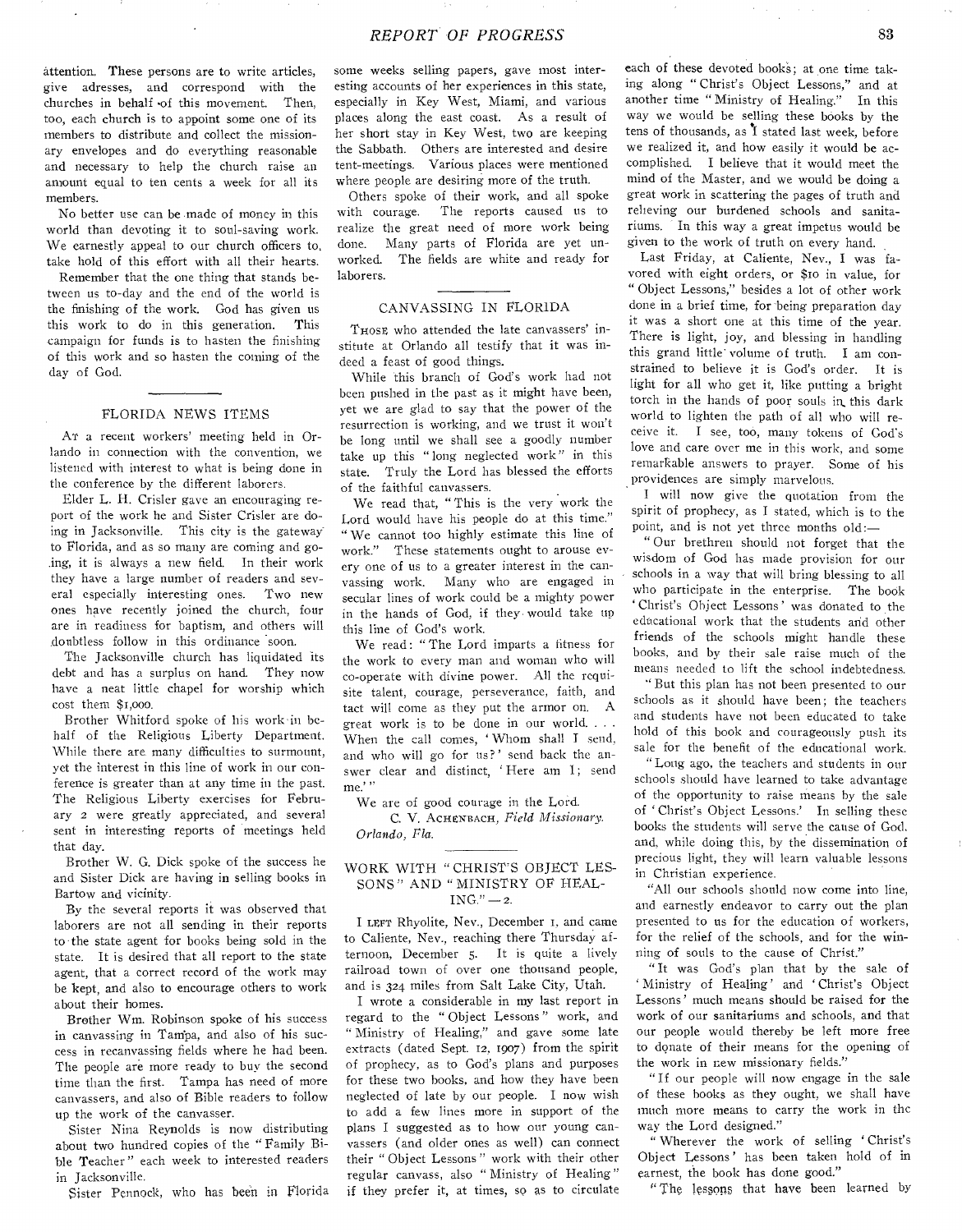those who have engaged in this work have well repaid their efforts."

"And now our people should all be encouraged to take part in this special missionary effort."

"Light has been given me that in every possible way instruction should be given to our people as to the best methods of presenting these books to the people."

" I have been instructed that at our large gatherings, workers should he present who will teach our people how to sow the seeds of truth. This means more than instructing them how to sell our periodicals. It includes thorough instruction in the way to handle such books as ' Christ's Object Lessons' and ' Ministry of Healing.' These are books which contain precious truths, and from which the reader can draw lessons of highest value."

WALTER HARPER,

# BOOK WORK IN THE CITIES

THE work of spreading present truth in the cities is, in some respects, quite like the work anywhere else. The people to be met are human, just like the rest. There are the educated and the ignorant, the same as elsewhere. Why, then, are they regarded as harder to meet than others? The writer can see only two real reasons, namely, they are more often solicited to buy that which they do not want, and have more opportunities to get that which they do want. For these reasons they meet all agents with a more stolid indifference than country people do, in some cases they may exercise a real spirit of opposition. But God's word to his true workers is, "Be strong and of a good courage; fear not, nor be afraid of them; for the Lord thy God, he it is that doth go with thee; he will not fail thee nor forsake thee."

Now it is very apparent that successfully to reach the people with books on present truth it will be needful immediately to convince them that a book agent of no ordinary kind has asked for their attention. How can this be done? The reason why the busy man or the man of learning buys our books is because he sees something in them that his present library does not contain. When the gem of truth flashes light into his mind, a desire is created for the book. But how can we arrest his attention long enough to open the casket to his admiring gaze? Listen: Be yourself an object-lesson of the teachings of your book. " This book of the law shall not depart out of thy mouth; but thou shalt meditate therein day and night, that thou mayest observe to do according to all that is written therein; for then thou shalt make thy way prosperous, and then thou shalt have good success."

We should always work so as to deserve the oft-repeated statement, " You do not seem like other book agents; I believe God sent you here." Let the argument ever be to reach the heart, and not the pocket-book. One agent in reporting his work says, "Husband, wife, and children sat and listened intently as I brought before them the needed preparation to meet the Lord. The man said in surprise, ' What a book agent! Wife, do you want

the book?' Why, yes,' came the answer." Work for good names, and give your sub-

scribers a chance to send you to their friends. Live in respectable and comfortable quarters, where you will not be ashamed to invite acquaintances. Live on as wholesome food as your means will allow, and dress neatly, but not extravagantly.- Fill- up' your time with work or preparation for work. Let your motto be, " This one thing I do." Seven or eight hours' work in a city per day is good time for a canvasser; this leaves another eight hours for sleep, and just as much for selfimprovement. Do not neglect either of these things. C. F. PARMELE.

# SOUTH CAROLINA'S FIRST INSTITU-TION

SOUTH CAROLINA is to have an Intermediate Industrial School at Greenville. It will be known as the " Rock Fails Industrial School." For this purpose thirty-four and one half acres of land, one and one half mile from the business portion of Greenville has been bargained for, and the first payment made. Brother Frank Kozel, our farmer and business manager, is now on the place, preparing the ground and sowing the seed for the first crop. A mule, a Jersey cow, and a new single-wagon have been donated to the institution; and besides these gifts, \$900 is now on the subscription list. One of our good brethren has come forward with \$1,000 to put into the institution without interest for from two to ten years. Another brother has promised to do the same as soon as he can dispose of property now on the market for sale. Let us pray that this sale may be quickly made, and the money forthcoming, for it is needed now.

#### OUR NEEDS.

Just now we need five more first-class cows; we want good milk and butter cows, that will be profitable to the institution now. Who will donate a good cow, or money to buy one, just now? Please write at once, or send the money or the cow to Greenville. These cows mean our *present* profit for the running expense of the farm. Dear brethren, you who are able and are interested in your own youth and the children of others, please do not pass this by lightly or close your eyes in sleep until you have decided to give us a cow. If you live too far away to drive the cow through, just put her on the cars, and send her to Frank Kozel, Greenville, S. C., and give him due notice that she is coming.

We shall need about \$1,000 for building material in the month of August; \$roo of this has already been donated, and we fully believe the remaining \$goo will come in time to do the work.

The. Lord has so *signally* opened up this providence before us that the Conference Committee felt that the only thing they could do was to walk in the light given them. The Spartanburg church is now paid for, and *nearly* repaired, and our brethren at Spartanburg are not much poorer than when they began to lift on that building. I know we can now depend on that church to help us on the industrial school, and our brethren in the entire state will be interested and will help, I am sure.

We need furniture of all kinds, bedding of all kinds, dishes, knives and forks and spoons, napkins, and towels. We need a double maparitis, and towers. The need a double farm tools of all kinds. We need one more gOOd mule or horse. We need a good library of *good books.* Who will donate us -a complete set of the Testimonies for this school? Send all donations, freight prepaid, to Frank Kozel, Greenville, S. C.

I have not told you of the advantages or natural homelike beauties of this place, pur- $\overline{a}$ chased for our youth's school home ; but knowing you will all soon be at Greenville to attend our coming camp-meeting, I will give a general invitation for one and all to come and see. R. T. NASH,

*President S. C. Conf.* 

THE temperance question is agitating the people of this country to-day as never before.

As Governor Folk, of Missouri, recently said: " The question in the minds of the people of the United States to-day is the liquor question. Wherever you go throughout the whole country, you find the people talking, not the tariff, insurance, or corporation matters, but the liquor business."

Great victories for prohibition have been recently gained, which have encouraged the temperance forces to put forth supreme efforts to secure a general victory over the liquor traffic throughout the entire country,

The liquor interests, on the other hand, have not surrendered the fight, but have rallied their forces for a desperate struggle to turn back, if possible, the tide of temperance sentiment.

In this conflict no true Christian can be a disinterested spectator. No true Seventh-day Adventist can be such.

Seventh-day Adventists are a strictly temperance people. They stand for the temperate life, and for prohibition of the liquor traffic,

And they are willing that all the world should know it.

And now, right now, is a splendid opportunity for them to join hands with all other temperance workers and exert an influence that will tell on the side of righteousness and the salvation of souls.

To meet this opportunity we are getting out the special Temperance issue of the *Watchman.* Leading W. C. T. U. workers will be contributors to this special number.

We believe it will be the mind of all Seventh-day Adventists that we must not let this God-given opportunity -slip. We owe it to the country, we owe it to ourselves, we owe it to unsaved souls in the toils of intemperance, we owe it to God, to come up "to the help of the Lord against the mighty  $\frac{h}{r}$  in this conflict.

And therefore we confidently look for a general and generous response from this people to this effort to improve the opportunity of the hour and redeem lost time, by the circulation of this special temperance literature. See article by F. M. Burg on last page.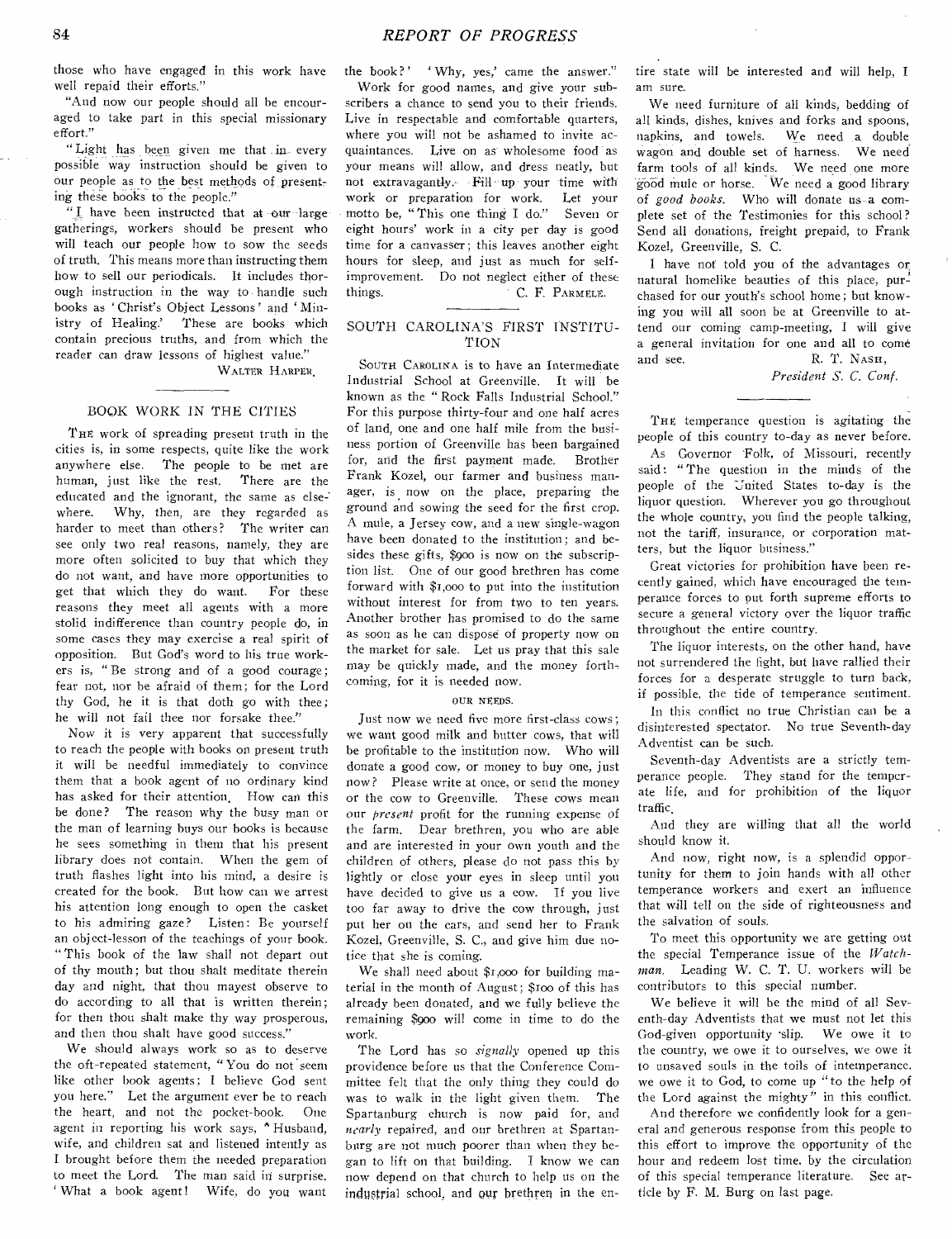# CONTENTMENT

SEEK not to flee the place God placed thee in, For where he wills is the true place for thee; If thou hadst thine own choice, thou couldst not win

A spot all restful where no rough winds be. Live thou thy life; with patience sweeten it; Make rich the lives of others in thy walk; Strengthen thy soul with words of Holy Writ; And season with sweet charity thy talk. —L. *Fletcher.* 

### BY THE OLD OAK TREE

FROM a little fourteen-year-old girl comes the following canvassing experience:—

" I have a little experience to tell you, but I do not know whether it will be very interesting or not. Friday morning Auntie told me that if I would get ready and go to canvassing, she would do the work. This was at seven o'clock; but I disliked to go and leave her with all the work to do, so I kept on working and did not get off to canvassing until nine o'clock. Auntie was annoyed with me, and I left the house with a heavy heart.

"I took one order; and as I was coming back, I had to come through the edge of some woods. I got to a large oak tree, and I could not go any further. My whole body felt as if it had a weight of iron on it. I kneeled by that tree, and prayed to God; and when I arose, I felt as light as a feather. I felt like canvassing, and took *four more orders.* That proves that the Lord wanted me to pray."

There is power in prayer, and if ever there was any one who needed to pray, it is the evangelistic canvasser. Let's remember the experience by the old oak tree.

A. L. MANOUS, *Field Agent.* 

#### BEAR CREEK, S. C.

I HAVE been canvassing for our literature, off and on, ever since I was nine or ten years old. I have distributed and sold hundreds of copies of our books and papers, and have had many blessed experiences.

I remember that on one occasion I went to B—, a town of about twelve or fourteen thousand inhabitants, to canvass for the *Watchman.* As soon as I , reached the city it seemed as if the very prince of darkness held full sway. But I determined that by the grace of God I would succeed, and instead of making a failure, as then seemed my lot, I had some very precious experiences.

Too many of us grow discouraged, probably because we do not have the success we thought we would have. We should never let despair or discouragement prevent us from doing our best. We should plant the precious seed, and then be up in the morning and out in the fields while the larks are singing. Do your duty every day. Though your feet may be weary, and your heart heavy, slacken not your speed.- Every night has its morning, and every winter its spring. "He that goeth forth and weepeth, bearing precious seed, shall doubtless come again with rejoicing, bringing his sheaves with him." NEWTON BEARDE JENKINS.

*Age, 15 years.* 

| REFURI UP WAICHMAN WURKERS                                                                                                                                                                                                                                                                                                                                                                                                                                    |                               |      |        |
|---------------------------------------------------------------------------------------------------------------------------------------------------------------------------------------------------------------------------------------------------------------------------------------------------------------------------------------------------------------------------------------------------------------------------------------------------------------|-------------------------------|------|--------|
|                                                                                                                                                                                                                                                                                                                                                                                                                                                               | Hours Copies Value Net Profit |      | τ      |
| W J Keele32 S140 \$14 00 \$5 14                                                                                                                                                                                                                                                                                                                                                                                                                               |                               |      |        |
| $\overbrace{ }$ $\overbrace{ }$ $\overbrace{ }$ $\overbrace{ }$ $\overbrace{ }$ $\overbrace{ }$ $\overbrace{ }$ $\overbrace{ }$ $\overbrace{ }$ $\overbrace{ }$ $\overbrace{ }$ $\overbrace{ }$ $\overbrace{ }$ $\overbrace{ }$ $\overbrace{ }$ $\overbrace{ }$ $\overbrace{ }$ $\overbrace{ }$ $\overbrace{ }$ $\overbrace{ }$ $\overbrace{ }$ $\overbrace{ }$ $\overbrace{ }$ $\overbrace{ }$ $\overbrace{ }$ $\overbrace{ }$ $\overbrace{ }$ $\overbrace{$ | 4 00                          |      |        |
| MrsSERichardson 3 mos 850                                                                                                                                                                                                                                                                                                                                                                                                                                     |                               |      |        |
| Elma Pennock  13 $S_{226}$ 21 75                                                                                                                                                                                                                                                                                                                                                                                                                              |                               | 4 20 | W<br>M |
|                                                                                                                                                                                                                                                                                                                                                                                                                                                               |                               |      | T      |
|                                                                                                                                                                                                                                                                                                                                                                                                                                                               |                               |      |        |

#### SOUTH CAROLINA

THE good work is going in South Carolina. Since my last report I have made quite a few visits in towns where interest has been created through reading matter and other sources. In March I left Sumter for Bear Creek. I was there a few days, and several took a stand for the commandments of God. Elder Nash had been here and raised the interest previous to my coming. One wealthy negro farmer with his whole family have accepted the message.

Leaving Bear Creek, I went to Spartanburg, and met with our brethren with good effect. April 13, I left for Greenville, where our annual camp-meeting will be held this year. There is much interest there, and we hope to raise a good strong church in this city as the result of our coming tent effort, which will be held in July.

I boarded the Southern train for Abbeville, where I met a company of colored Sabbathkeepers who found the truth through reading the Bible and literature published by Seventhday Adventists. They never heard a Seventhday Adventist preach till I went there April 18. They have a Sabbath-school of fourteen, and are willing to be instructed in all the truth for this time. Brother Martin, a white brother, who was canvassing the territory in which these people live, sold them hooks and gave tracts, and the result has been to give them new vigor and spiritual strength.

This company is, to a great degree, the result of our denominational literature. Sometimes I am inspired to ask, What would our work amount to, if we did not have the publishing house and *faithful canvassers* to place the literature before the public? The canvassers and the publishing house are our evangelical fort, for lending permanence to the mes-• sage. In the city of Abbeville, one school teacher took a stand for the truth, and will attend the Oakwood school to make better preparation for future usefulness.

Leaving Abbeville, I arrived in Aiken, where our brethren are of good courage, and are making every effort to give the message. There is a deep interest throughout the state to hear the truth. This field is ripe, and this year promises a good harvest. My tent is on the road from Kansas City. We have bought that tent by faith. We have paid \$50; where. the other is coming from and how soon, we are not able to say just now; but faith bids us go forward, and God will inspire some to be willing in the days of South Carolina's great need. Some one has sent me some money on the tent. I would rather you would send it through the conference channel. Correspond with our treasurer, Mrs. R. T. Nash, Campobello, S. C. May the Lord bless your, past and future gifts to the colored tent fund. SYDNEY SCOTT, *Sumter, S. C.* 

#### CANVASSING REPORT OF SOUTHERN UNION CONFERENCE FOR WEEK ENDING APRIL i8, 1908.

| $_{NAME-}$                  |  |                |           |       | Book Hours Value Deliv'd |  |
|-----------------------------|--|----------------|-----------|-------|--------------------------|--|
| ALABAMA CONFERENCE          |  |                |           |       |                          |  |
|                             |  | 15             | $\$14.00$ |       | \$                       |  |
| M Whitman BFL               |  | 6              | II 40     |       |                          |  |
| I W $Pervy$ $BFL$ 2         |  |                | 14 50     |       |                          |  |
| $E$ Vaughn $BFL$<br>T.      |  | $\overline{7}$ | 15 50     |       |                          |  |
| Benj. Griffith 2wks BFL BS  |  |                | 63 118 40 |       | 5 00                     |  |
| Mamie Hawkins BFL           |  | 10             |           | 6 оо  |                          |  |
| W C Wales D&R               |  | 8              | 26 00     |       |                          |  |
| <b>KENTUCKY CONFERENCE</b>  |  |                |           |       |                          |  |
| Asa Davis BFL               |  | 15             |           |       | 825                      |  |
| LOUISIANA CONFERENCE        |  |                |           |       |                          |  |
| Edwin Booth BFL             |  | 8              |           | 6 00  | I 00                     |  |
| A B CheekBRCK BS            |  | 43             | 27 00     |       | 3 75                     |  |
| Wm Olmsted cc               |  | 15             |           |       | 25 00                    |  |
| Mrs Ida WalkerD&R           |  | 14             | 1875      |       |                          |  |
| C L Collison 2 wks D&R BR   |  | 80 -           | 54 00     |       | 54 00                    |  |
| L<br>т<br>$Reynolds$ $BRCK$ |  | 23             | 21 00     |       | 8 oo                     |  |
| J H Anderson. BFL BIBLES    |  | 24             | 18 80     |       |                          |  |
| MISSISSIPPI CONFERENCE      |  |                |           |       |                          |  |
| A A Johnson 2 wksNTP        |  | 4I             |           | 10 25 | 10 25                    |  |
| Ella Johnson 2 wksNTP       |  | 51             |           | 15 00 | 15 00                    |  |
| Horace Miller D&R           |  | $\overline{2}$ |           | 350   | 550                      |  |
| Louis Thomas MISC           |  | 2I             |           | 33 00 | 690                      |  |
| TENNESSEE RIVER CONFERENCE  |  |                |           |       |                          |  |
| C H ChenaultD&R             |  | 20             |           | 1750  |                          |  |
| J T ExtonBFL                |  | 36             |           | 3645  | 775                      |  |
| Amanda Gahr D&R             |  | 20             |           | 4 60  | 29 70                    |  |
| Mamie Moore D&R             |  | 24             |           | 900   | 54 80                    |  |
| $H \, C$ Balsbaughsofp      |  | 36             |           | 31 00 | 28 00                    |  |
| RECAPITULATION              |  |                |           |       |                          |  |
| Alabama Conference          |  | III            | 206 30    |       | $\frac{5}{2}$ 00         |  |
| Kentucky Conference         |  | $-15$          |           |       | 8<br>25                  |  |
| Louisiana Conference 207    |  |                | 145 55    |       | 91 75                    |  |
| Mississippi Conference 115  |  |                |           | 61 75 | 37 65                    |  |
| Tennessee River Conf        |  | 136            |           | 98 55 | 120 25                   |  |

Total  $\ldots \ldots \ldots \ldots \ldots \ldots 584$  \$512 15 \$262 90

CANVASSING REPORT OF SOUTH-EASTERN UNION CONFERENCE FOR WEEK ENDING APRIL 18, 1908.

#### CUMBERLAND CONFERENCE

| Creed Taylor 2 wkscos     | 54             | \$25 17   | \$       |  |  |  |
|---------------------------|----------------|-----------|----------|--|--|--|
| M J WeberBFL              | 15             | 10 00     | 1 00     |  |  |  |
| J A CaldwellBFL NTP       | 5              |           |          |  |  |  |
| FLORIDA CONFERENCE        |                |           |          |  |  |  |
| H RobisonMISC<br>L        | б              | 4 00      | 4 00     |  |  |  |
| Eugene Russell BFL        | 6              | 250       | 150      |  |  |  |
| W A Robisonck             | 7              | 5<br>50   |          |  |  |  |
| GEORGIA CONFERENCE        |                |           |          |  |  |  |
| $C$ M Emmerson $BFL$      | 25             | 38 00     |          |  |  |  |
| Mrs G K Brown MISC        | IO             | 2<br>ΙO   |          |  |  |  |
| Mis Onie Henderson D&R BS | 25             | 17<br>00  | 285      |  |  |  |
| Elihu Cheek CK            | 16             | 1850      | 50       |  |  |  |
| Aaron T CheekCK BS        | 26             | 22 50     | 50       |  |  |  |
| $S$ $G$ $Dent$ $BFL$      | 50             | 86 20     | 970      |  |  |  |
| D Andrewscc<br>T          | 42             | 20 00     | 1 00     |  |  |  |
| Mrs A L ManousD&R         | 15             | 900       | 50       |  |  |  |
| Georgia M CruiseCK        | 9              | 12 00     |          |  |  |  |
| David A Fisher 2wks MISC  | IO             |           | 85       |  |  |  |
| NORTH CAROLINA CONFERENCE |                |           |          |  |  |  |
| C McDonald 2 wkssofp      | 22             | 20 00     | 24 00    |  |  |  |
| Mrs Jane HundleyMISC      | 35             | 2 20      | 2 20     |  |  |  |
| Mrs A Patterson MISC      | 40             | 14 93     | 14 93    |  |  |  |
| Guy L Kerley $\n  D&R$    | 35             | 10 00     | I 00     |  |  |  |
| Chas Peden D&R            | 18             | 10 00     |          |  |  |  |
| SOUTH CAROLINA CONFERENCE |                |           |          |  |  |  |
| H B GallionCK             | 25             | 21<br>I0  | 4 10     |  |  |  |
| J B Riseck                | 20             | 12 25     | 4 00     |  |  |  |
| Mrs H B Gallionsofp       | 14             | 2 9 0     | II<br>90 |  |  |  |
| Mrs E A Wingck sofp       | 15             | 4 70      | 18 00    |  |  |  |
|                           | 26             | 1750      | 17 50    |  |  |  |
| H Swinglesofp<br>$S_{-}$  | ΙO             | 5 00      | 450      |  |  |  |
| A Evanssofp<br>F.         | 24             | 22 20     | II 00    |  |  |  |
| $\rm Wm$<br>$C$ Rahnsofp  | IO             | 10 00     | 300      |  |  |  |
| G S VreelandccsofP        | 3 <sup>T</sup> | .1625     |          |  |  |  |
| RECAPITULATION            |                |           |          |  |  |  |
| Cumberland Conference     | 74             | 35 17     | 1 00     |  |  |  |
| Florida Conference        | 19             | 12 00     | 5 50     |  |  |  |
| Georgia Conference        | 226            | 225 30    | 15 40    |  |  |  |
| North Carolina Conf       | 150            | 57<br>13  | 42 13    |  |  |  |
| South Carolina Conf       | 175            | 111<br>90 | 74.00    |  |  |  |
|                           |                |           |          |  |  |  |

Total  $\ldots$   $\ldots$   $\ldots$   $\ldots$   $\ldots$  594 \$441 50 \$138 03